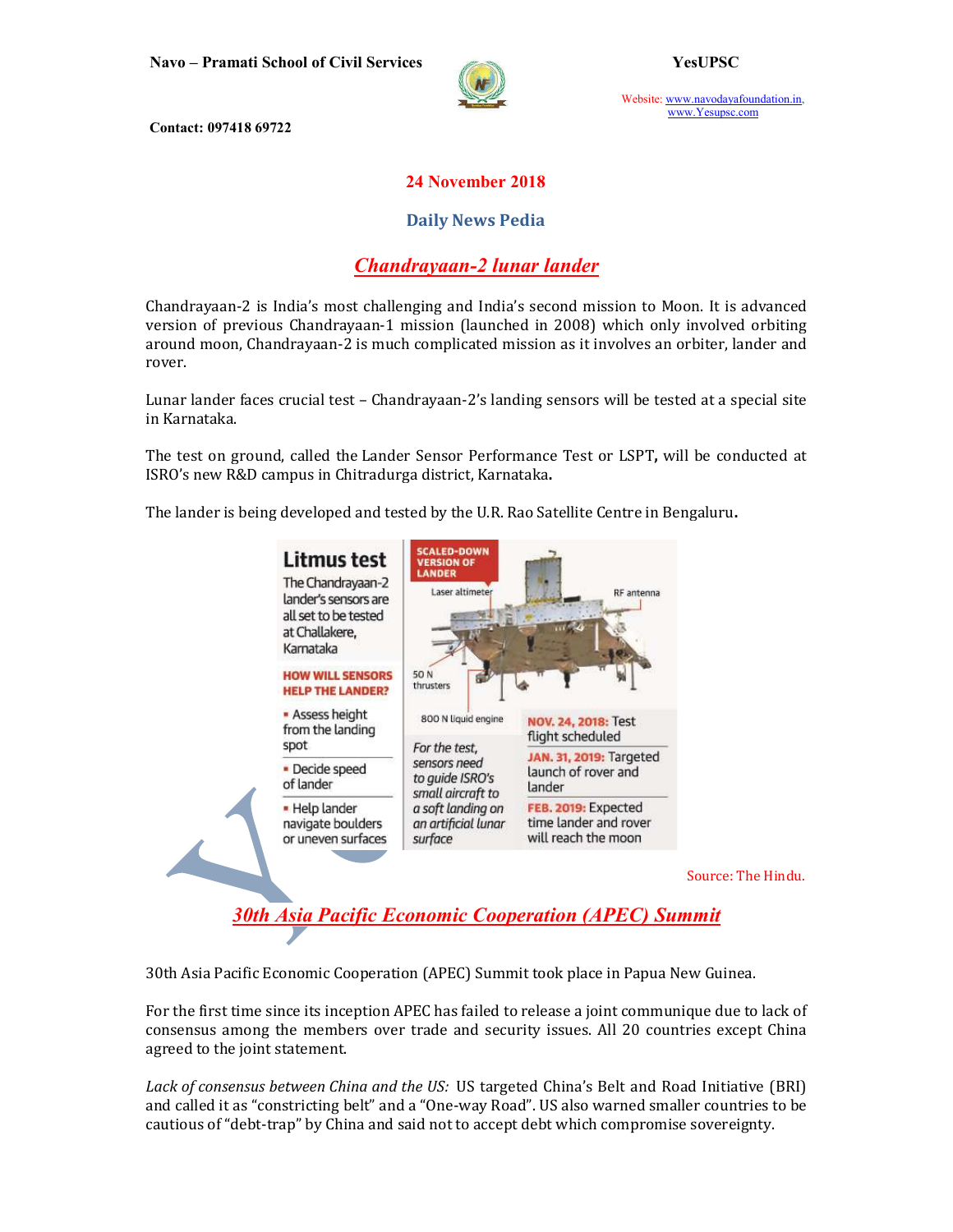China defended BRI and said that there is no geo-political agenda behind it and it is not an exclusive club closed to non-members, nor is it a trap. China targeted US policy of "America First" and said that erecting barriers and cutting ties is a short-sighted approach doomed to fail. The U.S.-China discord at APEC highlighted the dangers of their trade war, trade war between the US and China could cripple the Pacific Rim economy.

Source: The Hindu.

# Statute in Braille to mark Constitution Day

The Constitution will be made available in Braille for the first time ahead of the Constitution Day on November 26.

In a joint project undertaken by The Buddhist Association for the Blind along with Saavi Foundation and Swagat Thorat, who started India's first Braille newsletter Sparshdnyan, the Constitution will be made available in five parts in Braille for the benefit of visually challenged individuals.

Source: The Hindu.

### FinMin may stick to capital infusion plan for PSU banks

The Finance Ministry is expected to finalise infusion of about ₹54,000 cr. in the next few weeks to the public sector banks.

The proposal to not curtail its capital infusion plan for this financial year comes even as stateowned banks would be needing lesser funds following the Reserve Bank's decision to defer the deadline to meet Basel III norms by a year. The RBI extended the deadline for meeting the CCB of 2.5%, under Basel-III norms, until March 2020, which according to rating agency Crisil could reduce the burden of PSBs by ₹35,000 crore this fiscal.

The CCB currently stands at 1.875 per cent and the remaining 0.625 per cent was to be met by March 2019, as per the earlier deadline fixed by the RBI.

Counter cyclical capital buffer: The countercyclical capital buffer is intended to protect the banking sector against losses that could be caused by cyclical systemic risks. It requires banks to add capital at times when credit is growing rapidly so that the buffer can be reduced when the financial cycle turns

After assessing the requirement of each bank, the ministry is expected to finalise capital infusion of about ₹54,000 crore soon. Under the new dispensation, the capital infusion by the government in public sector banks (PSBs) for meeting the capital buffer norms would come down to around ₹15,000-20,000 crore.

The infusion would help improve banks' financial health, and some banks would get necessary regulatory capital while others would get it for fuelling growth.

Source: The Hindu.

## Drug Control General of India

DCGI under gamut of Central Drugs Standard Control Organization (CDSCO) is responsible for approval of licenses of specified categories of drugs such as blood and blood products, vaccines, IV fluids and sera in India.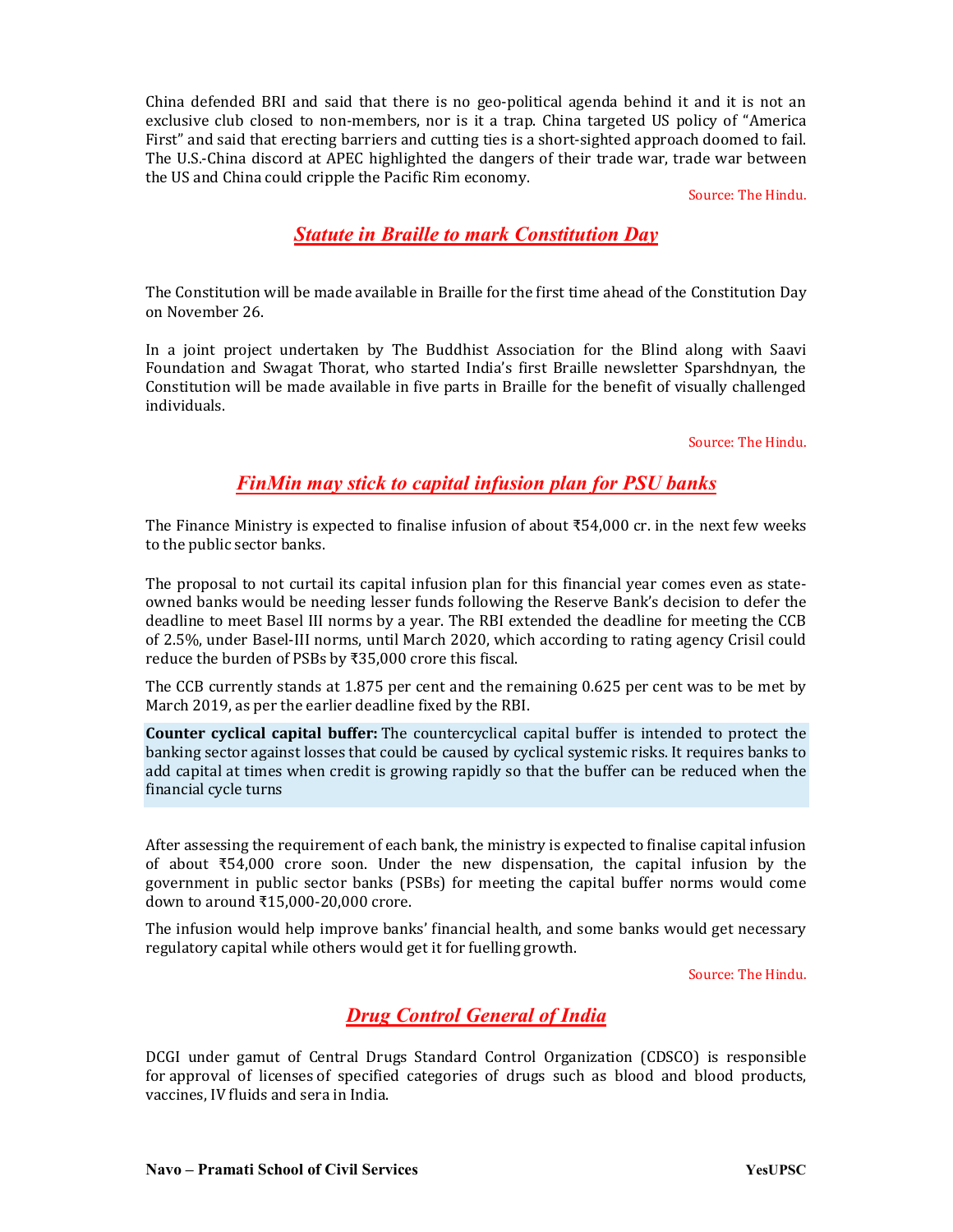DCGI lays down standards and quality of manufacturing, selling, import and distribution of drugs in India.

It acts as appellate authority in case of any dispute regarding quality of drugs. It prepares and maintains national reference standard.

It brings about uniformity in enforcement of Drugs and Cosmetics Act. It trains Drug Analysts deputed by State Drug Control Laboratories and other Institutions.

Source: PIB.

# Editorial

To Read

#### Not by ordinance

#### Proposals to hasten construction of a Ram temple at Ayodhya are extremely ill-advised

There is a clamour by the Rashtriya Swayamsevak Sangh (RSS) and Sangh Parivar for an ordinance and later a statute (i.e. Act) for building a Ram temple over the ruins of the Babri Masjid in Ayodhya immediately. No more waiting, they say. The supposedly neutral Justice J. Chelameswar, who retired as a Supreme Court judge earlier this year, joined the fray, saying it was possible. The ex-justice is learned and bold, but needed to show the downside.

#### The Centre's remit

Any ordinance would have to be passed by the Central government if the President (as advised by Prime Minister Narendra Modi's cabinet) "is satisfied that circumstances exist which render it necessary for him to take immediate action" to promulgate an such an ordinance, which will cease if it is negated or lapses. If it lapses, re-promulgation can take place. Repeated re-publication was frowned upon in the D.C. Wadhwa case (1986).

Again, by brute strength an Act may be passed amidst upheavals and rancour throughout India. But can the Central government as statutory receiver pass such an ordinance or even table a Bill in Parliament? There is an immediate conflict of interest. The alternative is a Private Member's Bill. Given the conflict of interest, the Central government is obliged to oppose it, albeit with a three-line whip. The State of Uttar Pradesh is bound by its stance in the Allahabad High Court that it is not interested in the site.

Even if passed, any such statute would have to cross many hurdles. First, there is the Places of Worship (Special Provisions) Act of 1991. In this Act, the cut-off date for freezing the religious character of a place of worship is August 15, 1947 and all suits regarding their status would abate. Section 6 prescribes punishment of up to three years or fine or both if this is violated. But Section 5 of the Act said: "Nothing contained in this Act shall apply to the place or place of worship commonly known as Ram Janma Bhumi-Babri Masjid situated in Ayodhya in the State of Uttar Pradesh and to any suit, appeal or other proceeding relating to the said place or place of worship." This, however, does not pave the way for simply repealing the section, for that would give further protection to the Muslim case.

Second, we have to turn to the Acquisition of Certain Area at Ayodhya Act, 1993, which acquired the site to put an end to the litigation, and vested the property in Central government.

Third, the Act of 1993 was interpreted in Ismail Faruqui v. Union of India (1994) so that the property would remain with the Central government as a "statutory receiver", a concept invented by the court. The cessation or abatement of the pending Ayodhya case between the Muslims and Hindus (Section 4(3)) was set aside by the Supreme Court while unfairly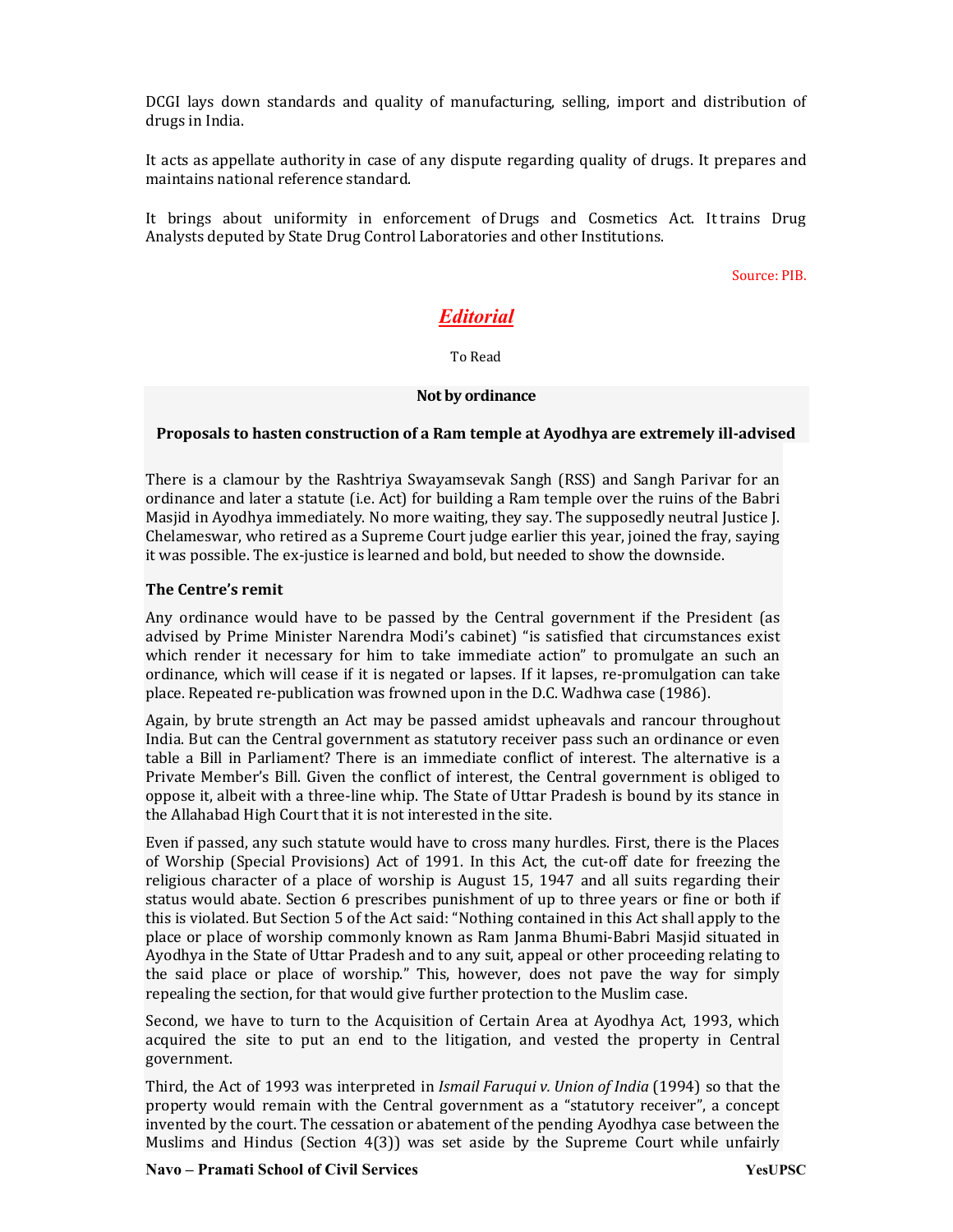allowing Hindu worship. The court declared: "The best solution in the circumstances, on revival of suits is, therefore, to maintain status quo as on 7th January, 1993 when the law came into force." Any action taken now (i.e. 2018 onwards) would violate this status quo. As the "statutory receiver", the Central government has the responsibility to wait for the result of the suit. No ordinance or statute can sit in appeal on the Ismail Faruqui judgment of 1994.

#### Separation of powers

There is a well-known principle, emanating from the doctrine of separation of powers in the Constitution, that the legislative power of Parliament cannot usurp the judicial power to sit in appeal over the judicial decision-making – still less where the case is pending as a suit or in appeal. This decision, which was considered earlier, was firmed up on a tax case  $-Shri$ Prithvi Cotton Mills (1969) — after which there have been dozens of cases going one way or the other. But the legislature can change the basis of the law. It's more complicated than you think. What will a proposed Act or ordinance say? Can it say that this first appeal to the Supreme Court under the Code of Civil Procedure will be taken away? The right to adjudicate cannot be taken away as it would be discriminatory if applied to a particular case to take away a valuable right. The new basis for the law would have to invalidate the Allahabad High Court judgment of 2010, Ismail Faruqui (1994) and the orders subsequent to it and then injunct the pending proceedings in the Supreme Court. The justification for this can only be that strident members of the Hindu majority are impatient to reverse the Allahabad decision which gives one-third of the land to the Muslims. There is also a resistance by the Nirmohi Akhara, which claims the entire site and does not want to give the Deity its one-third.

As soon as the ordinance or Act is passed, it will be challenged in the Supreme Court because it is of national importance and affects the jurisdiction of the Supreme Court. True, there is a presumption of the constitutional validity of a statute. Even if no stay is granted, the urgency of the matter may mean an assurance sought by the court that no precipitous steps would be taken during these new proceedings. There will be counter-clamour, protests, news that India favours Hindus over Muslims. Throughout the world the destruction of the Babri Masjid has provoked doubts on the capacity of India to be neutral. India has one of the largest Muslim populations in the world — short of 200 million. The case against the constitutionality of the new ordinance or Act will take some time to decide. The decision in the Ayodhya case will be delayed further.

There is only one part of Justice J.S. Verma's majority in *Ismail Faruqui* (1994) that I like. He begins by quoting Jonathan Swift: "We have enough religion to make us hate, but not enough to make us love one another."

#### A secular state?

With the rise of an uncompromising fundamentalism, India is faced with extreme populist demands against minorities and the rule of law. The Constitution is secular, but parts of civil society are rabidly communal. The demand for the state to intervene to allow the Ram temple is part of an aggressive Hindu fundamentalism which seeks to suborn the state to its wishes. The state has to remain neutral. To yield to a demand of one faith against another not only condones the destruction of the Masjid, but abandons the very basis of India's multi-religious and cultural ethos which it is bound to protect. It is the Constitution that has pledged our diverse people together. It is not a plaything – still less in the hands of a motivated majoritarianism that puts 'India' to ransom. Muslim fundamentalism is allegedly terrorists, its violent elements banned. Hindu fundamentalism reigns free with its Hindutva, "ghar wapsi", cow protection, violence, murders of activists and the Ram temple movement seeking immediate solution

Mains Question